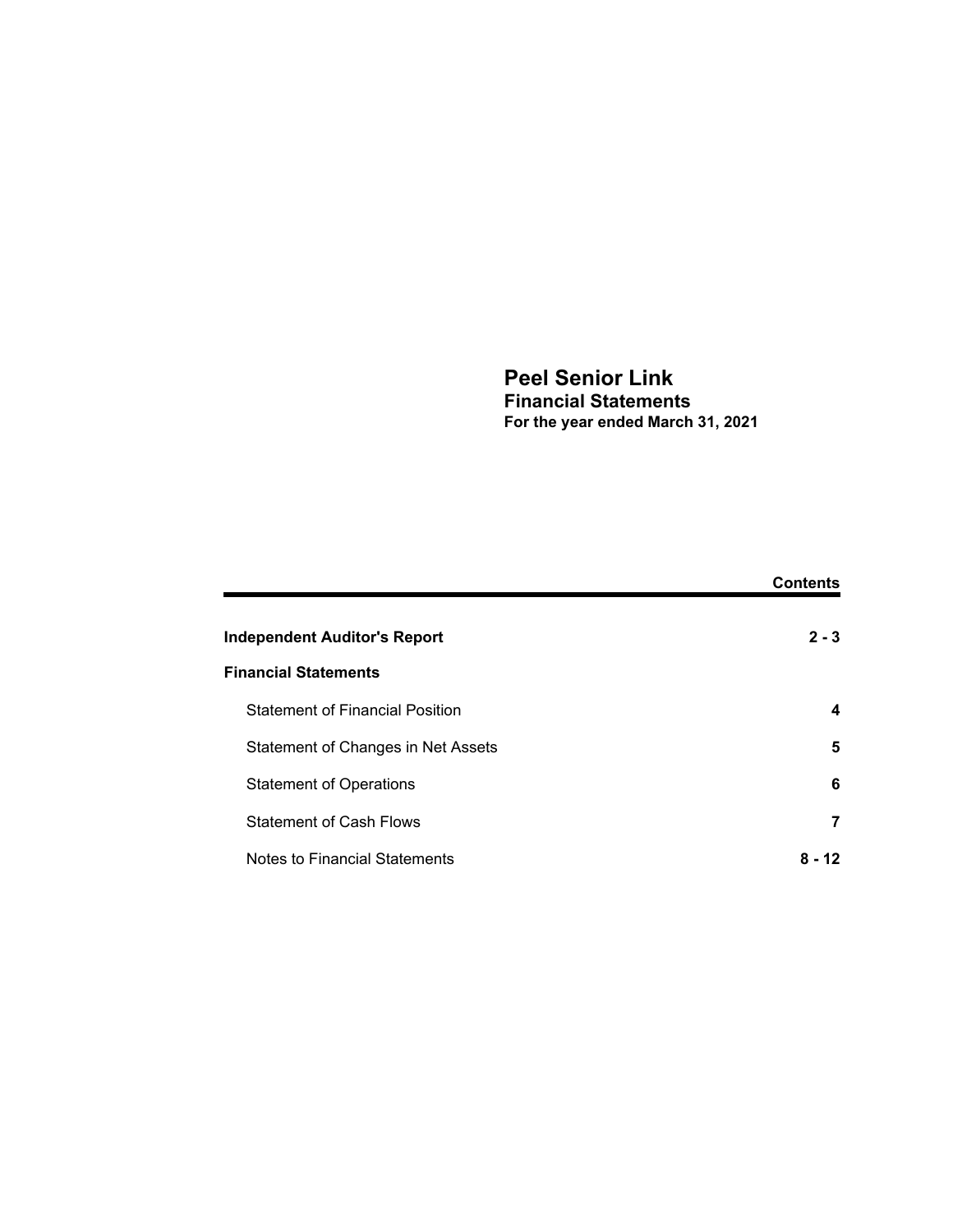

Tel: 289 881 1111 Fax: 905 845 8615 **www.bdo.ca** 

## **Independent Auditor's Report**

## **To the Board of Directors of Peel Senior Link**

## **Opinion**

We have audited the financial statements of Peel Senior Link (the "Organization"), which comprise the statement of financial position as at March 31, 2021, and the statements of changes in net assets, operations and cash flows for the year then ended, and notes to the financial statements, including a summary of significant accounting policies.

In our opinion, the accompanying financial statements present fairly, in all material respects, the financial position of the Organization as at March 31, 2021, and its results of operations and its cash flows for the year then ended in accordance with Canadian accounting standards for not-for-profit organizations.

## **Basis for Opinion**

We conducted our audit in accordance with Canadian generally accepted auditing standards. Our responsibilities under those standards are further described in the *Auditor's Responsibilities for the Audit of the Financial Statements* section of our report. We are independent of the Organization in accordance with the ethical requirements that are relevant to our audit of the financial statements in Canada, and we have fulfilled our other ethical responsibilities in accordance with these requirements. We believe that the audit evidence we have obtained is sufficient and appropriate to provide a basis for our opinion.

## **Responsibilities of Management and Those Charged with Governance for the Financial Statements**

Management is responsible for the preparation and fair presentation of these financial statements in accordance with Canadian accounting standards for not-for-profit organizations, and for such internal control as management determines is necessary to enable the preparation of financial statements that are free from material misstatement, whether due to fraud or error.

In preparing the financial statements, management is responsible for assessing the Organization's ability to continue as a going concern, disclosing, as applicable, matters related to going concern and using the going concern basis of accounting unless management either intends to liquidate the Organization or to cease operations, or has no realistic alternative but to do so.

Those charged with governance are responsible for overseeing the Organization's financial reporting process.

#### **Auditor's Responsibilities for the Audit of the Financial Statements**

Our objectives are to obtain reasonable assurance about whether the financial statements as a whole are free from material misstatement, whether due to fraud or error, and to issue an auditor's report that includes our opinion. Reasonable assurance is a high level of assurance, but is not a guarantee that an audit conducted in accordance with Canadian generally accepted auditing standards will always detect a material misstatement when it exists. Misstatements can arise from fraud or error and are considered material if, individually or in the aggregate, they could reasonably be expected to influence the economic decisions of users taken on the basis of these financial statements.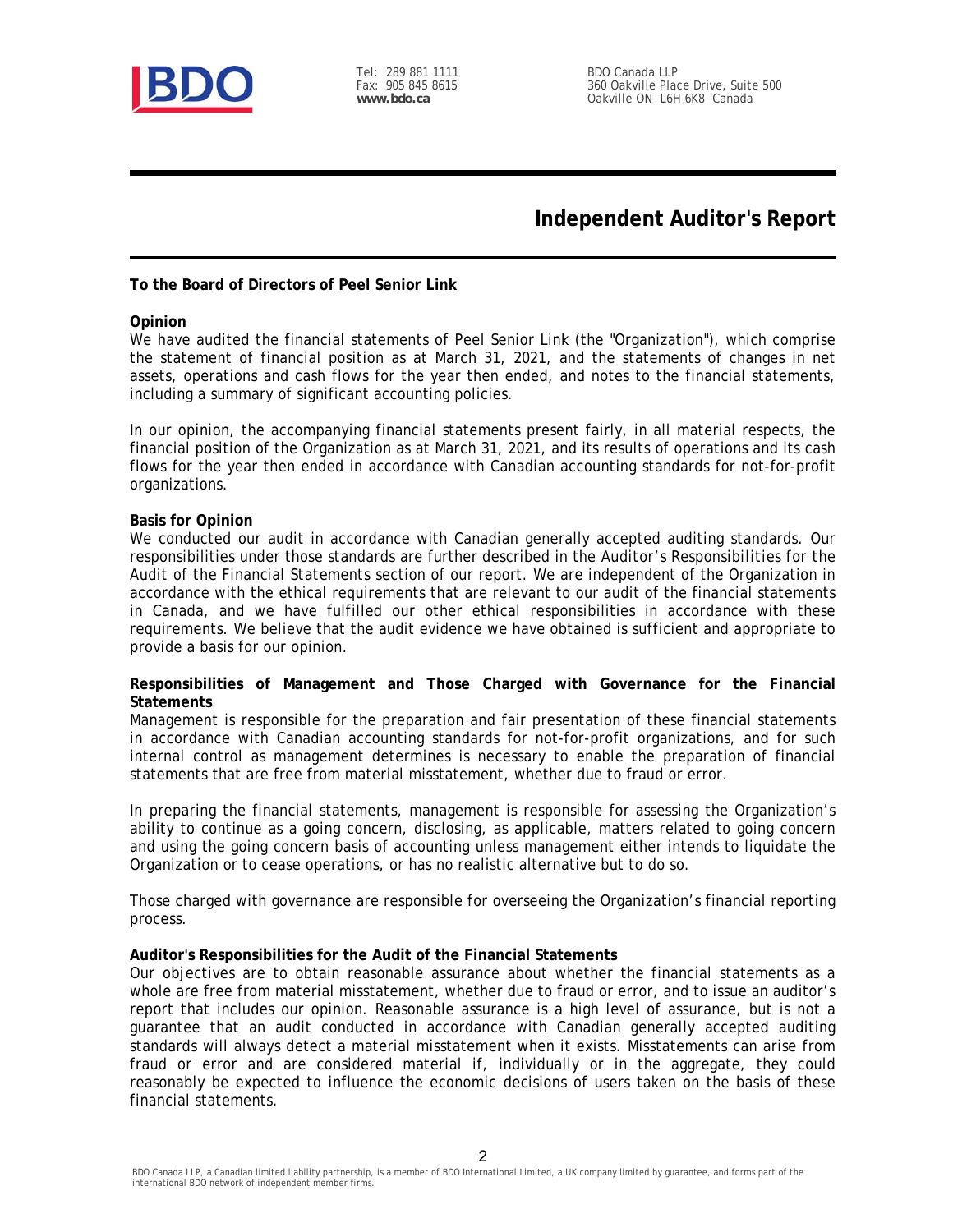

## **Auditor's Responsibilities for the Audit of the Financial Statements** (continued)

As part of an audit in accordance with Canadian generally accepted auditing standards, we exercise professional judgment and maintain professional skepticism throughout the audit. We also:

- Identify and assess the risks of material misstatement of the financial statements, whether due to fraud or error, design and perform audit procedures responsive to those risks, and obtain audit evidence that is sufficient and appropriate to provide a basis for our opinion. The risk of not detecting a material misstatement resulting from fraud is higher than for one resulting from error, as fraud may involve collusion, forgery, intentional omissions, misrepresentations, or the override of internal control.
- Obtain an understanding of internal control relevant to the audit in order to design audit procedures that are appropriate in the circumstances, but not for the purpose of expressing an opinion on the effectiveness of the Organization's internal control.
- Evaluate the appropriateness of accounting policies used and the reasonableness of accounting estimates and related disclosures made by management.
- Conclude on the appropriateness of management's use of the going concern basis of accounting and, based on the audit evidence obtained, whether a material uncertainty exists related to events or conditions that may cast significant doubt on the Organization's ability to continue as a going concern. If we conclude that a material uncertainty exists, we are required to draw attention in our auditor's report to the related disclosures in the financial statements or, if such disclosures are inadequate, to modify our opinion. Our conclusions are based on the audit evidence obtained up to the date of our auditor's report. However, future events or conditions may cause the Organization to cease to continue as a going concern.
- Evaluate the overall presentation, structure and content of the financial statements, including the disclosures, and whether the financial statements represent the underlying transactions and events in a manner that achieves fair presentation.

We communicate with those charged with governance regarding, among other matters, the planned scope and timing of the audit and significant audit findings, including any significant deficiencies in internal control that we identify during our audit.

BDO Canada LLP

Chartered Professional Accountants, Licensed Public Accountants

Oakville, Ontario June 24, 2021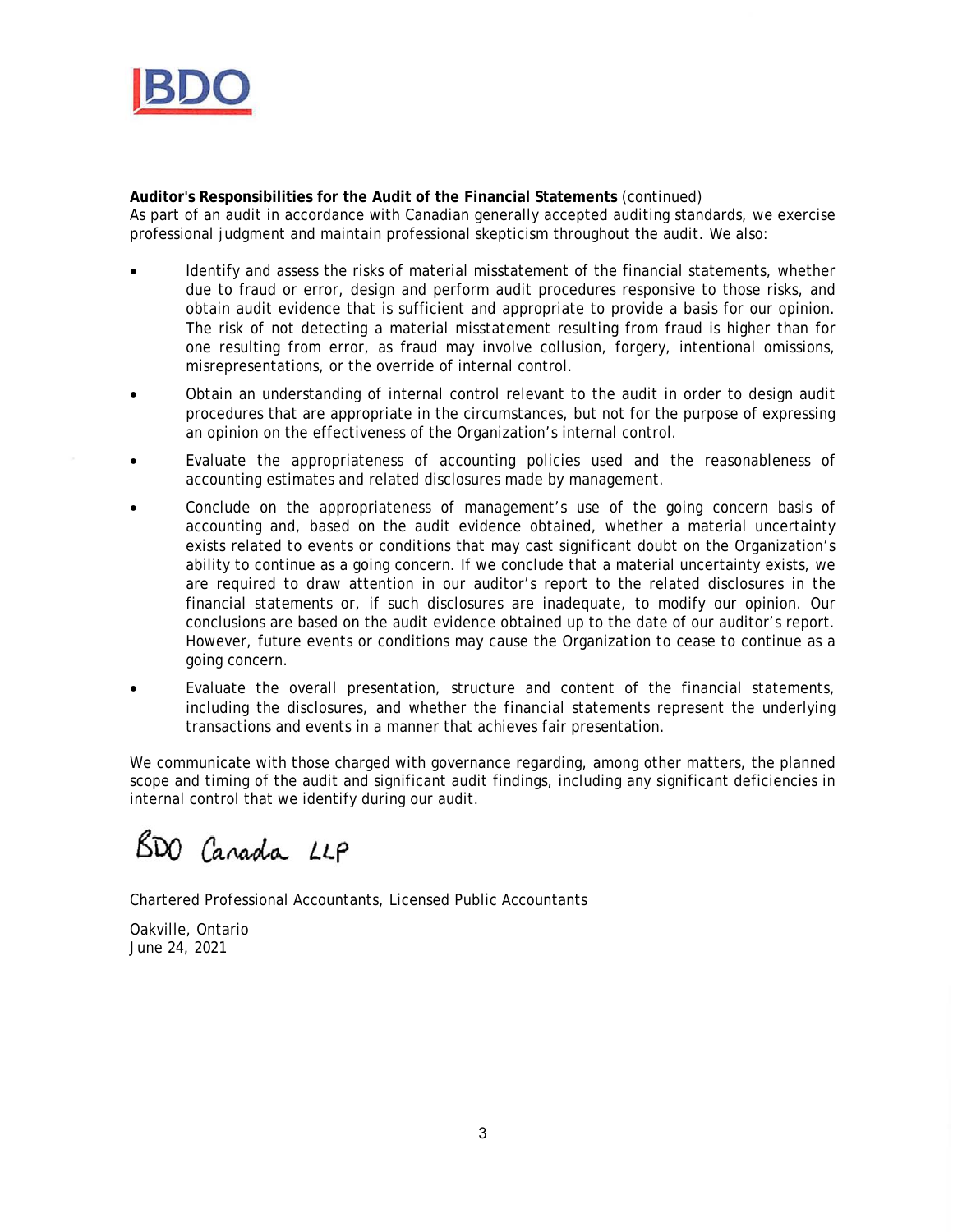## **Peel Senior Link Statement of Financial Position**

| March 31                                                                                                                             | 2021 | 2020                          |                                      |
|--------------------------------------------------------------------------------------------------------------------------------------|------|-------------------------------|--------------------------------------|
| <b>Assets</b>                                                                                                                        |      |                               |                                      |
| <b>Current</b><br>Cash<br>Accounts receivable<br>Prepaid expenses and deposits                                                       | \$   | 1,213,008<br>90,072<br>19,038 | \$<br>1,063,182<br>103,132<br>19,700 |
|                                                                                                                                      |      | 1,322,118                     | 1,186,014                            |
| Capital assets (Note 2)                                                                                                              |      | 97,778                        | 35,829                               |
|                                                                                                                                      | \$   | 1,419,896                     | \$<br>1,221,843                      |
| <b>Liabilities and Net Assets</b>                                                                                                    |      |                               |                                      |
| <b>Current</b><br>Accounts payable and accrued liabilities (Note 3)<br>Deferred revenue (Note 4, 12)<br>Due to Ministry (Note 5, 12) | \$   | 682,185<br>59,674<br>401,892  | \$<br>612,715<br>94,076<br>316,083   |
|                                                                                                                                      |      | 1,143,751                     | 1,022,874                            |
| Deferred capital contributions (Note 6)                                                                                              |      | 76,571                        | 29,827                               |
|                                                                                                                                      |      | 1,220,322                     | 1,052,701                            |
| <b>Net Assets</b><br>Funds Invested in Capital Assets<br><b>Contingency Fund</b>                                                     |      | 21,207<br>178,367             | 6,002<br>163,140                     |
|                                                                                                                                      |      | 199,574                       | 169,142                              |
|                                                                                                                                      | \$   | 1,419,896                     | \$<br>1,221,843                      |
| On behalf of the Board:                                                                                                              |      |                               |                                      |

Director

Bodigues, Chair

Director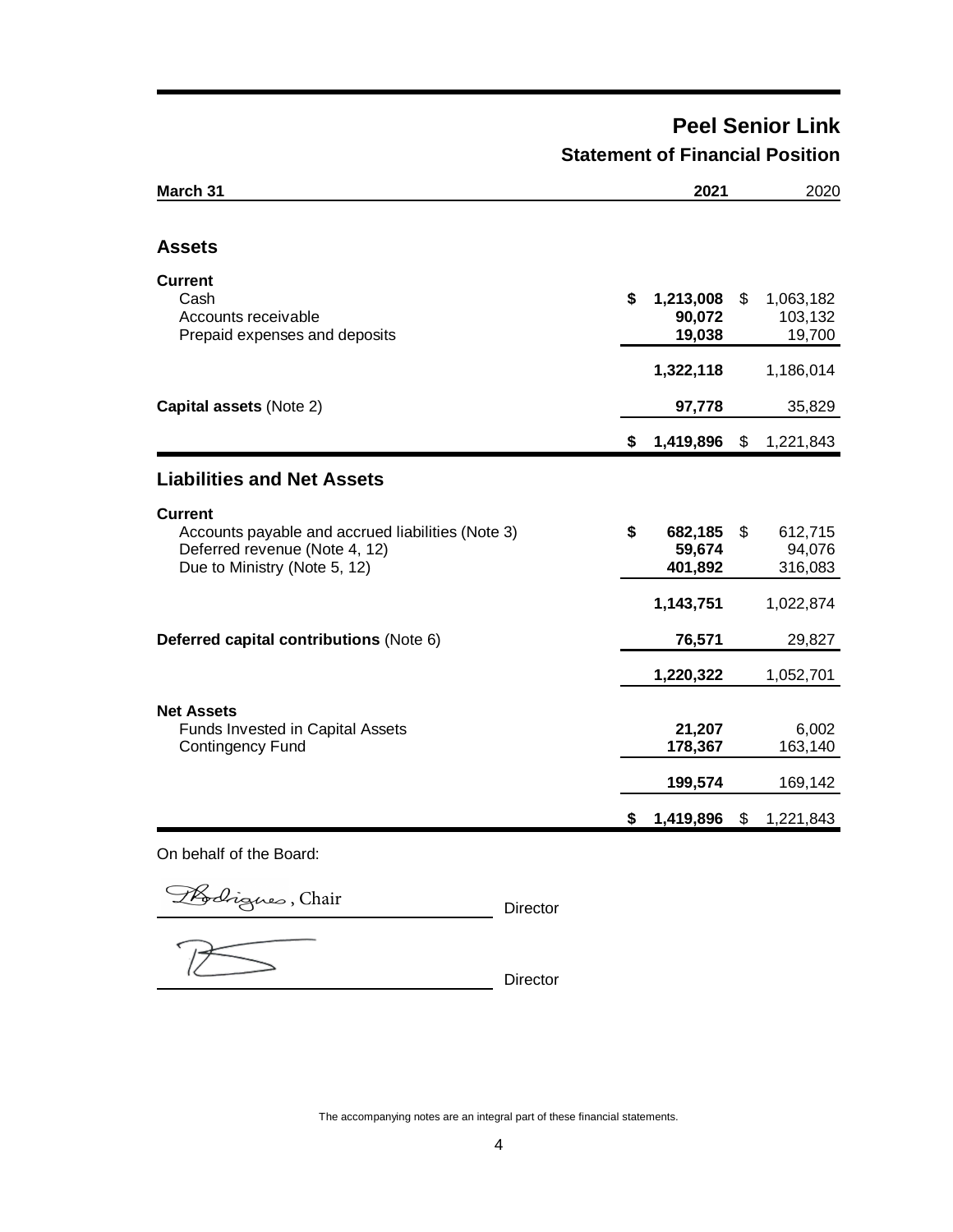# **Peel Senior Link Statement of Changes in Net Assets**

|                                                                  | <b>Funds</b><br><b>Invested</b><br>in Capital<br><b>Assets</b> |    | <b>Contingency</b><br><b>Fund</b> |      | General<br><b>Fund</b> | 2021<br>Total  | 2020<br>Total |
|------------------------------------------------------------------|----------------------------------------------------------------|----|-----------------------------------|------|------------------------|----------------|---------------|
| <b>Balance, beginning of year</b>                                | \$<br>6,002                                                    | \$ | $163,140$ \$                      |      | $-$ \$                 | 169,142 \$     | 189,094       |
| Excess (deficiency) of revenue over<br>expenditures for the year | $\blacksquare$                                                 |    |                                   |      | 30,432                 | 30,432         | (19, 952)     |
| <b>Interest income</b>                                           |                                                                |    | 672                               |      | (672)                  |                |               |
| <b>Transfer of funds</b>                                         |                                                                |    | 14,555                            |      | (14, 555)              | -              |               |
| <b>Purchase of capital assets</b>                                | 78,021                                                         |    | ٠                                 |      | (78, 021)              | ۰              |               |
| <b>Capital contributions received</b>                            | (61, 350)                                                      |    | -                                 |      | 61,350                 | ۰              |               |
| <b>Amortization of capital assets</b>                            | (16,072)                                                       |    | -                                 |      | 16,072                 |                |               |
| Amortization of deferred capital contributions                   | 14,606                                                         |    |                                   |      | (14, 606)              | $\blacksquare$ |               |
| Balance, end of year                                             | \$<br>21,207                                                   | S. | 178,367                           | - \$ | - \$                   | 199,574 \$     | 169,142       |

**For the year ended March 31**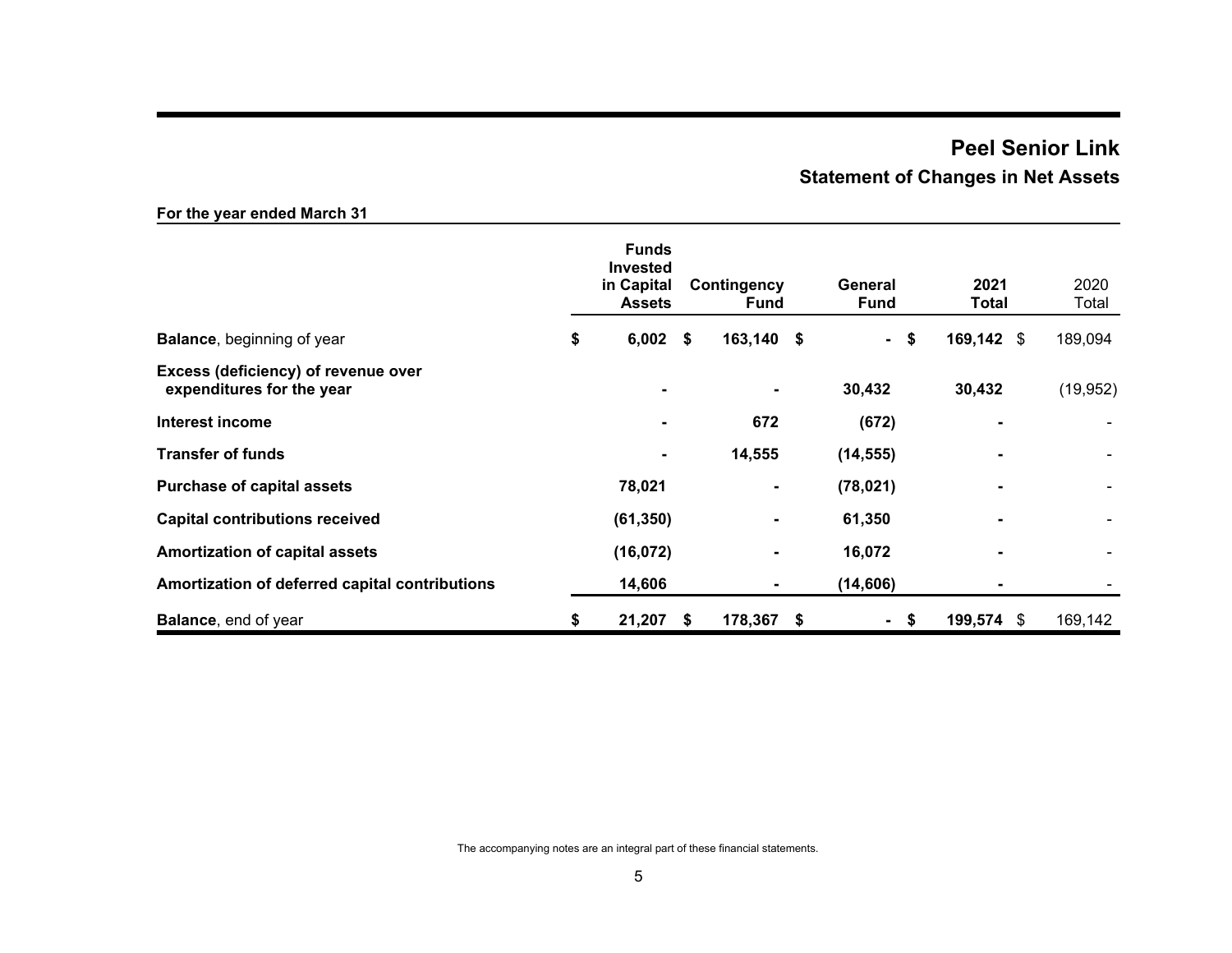# **Peel Senior Link Statement of Operations**

| For the year ended March 31 |           |            |                     |                | 2021         | 2020                              |
|-----------------------------|-----------|------------|---------------------|----------------|--------------|-----------------------------------|
|                             | General   | <b>MSA</b> | <b>MH LHIN</b>      | <b>CW LHIN</b> | <b>Total</b> | Total                             |
| <b>Revenue</b>              |           |            |                     |                |              |                                   |
| Funding                     |           |            |                     |                |              |                                   |
| <b>LHIN</b><br>\$           | - \$      |            | $-$ \$ 6,615,565 \$ |                |              | 688,512 \$ 7,304,077 \$ 7,410,865 |
| MH LHIN one                 |           |            |                     |                |              |                                   |
| time (Note 12)              |           |            | 1,202,497           |                | 1,202,497    | 513,259                           |
| CW LHIN one                 |           |            |                     |                |              |                                   |
| time (Note 12)              |           |            |                     | 231,432        | 231,432      | 70,038                            |
| <b>MSA</b>                  |           | 52,853     |                     |                | 52,853       | 42,574                            |
| Less: Due to                |           |            |                     |                |              |                                   |
| Ministry (Note 5)           |           |            | (13, 649)           | (72, 160)      | (85, 809)    | (242, 606)                        |
| Donations                   | 20,083    |            |                     |                | 20,083       | 20,928                            |
| Other (Note 9)              | 448,754   |            |                     |                | 448,754      | 390,005                           |
| Interest                    | 672       |            | 3,864               |                | 4,536        | 14,239                            |
|                             | 469,509   | 52,853     | 7,808,277           | 847,784        | 9,178,423    | 8,219,302                         |
|                             |           |            |                     |                |              |                                   |
| <b>Expenditures</b>         |           |            |                     |                |              |                                   |
| Advertising                 |           |            | 4,000               |                | 4,000        | 2,890                             |
| Communications              | 6,361     | 237        | 106,469             | 17,586         | 130,653      | 131,126                           |
| Insurance                   |           |            | 21,717              |                | 21,717       | 19,769                            |
| Office and                  |           |            |                     |                |              |                                   |
| supplies                    | 40,511    | 9,951      | 230,812             | 25,706         | 306,980      | 204,820                           |
| Professional fees           | 65,122    |            | 60,005              |                | 125,127      | 94,092                            |
| Purchased                   |           |            |                     |                |              |                                   |
| services                    | 52,578    | 7,458      | 113,670             | 43,330         | 217,036      | 123,693                           |
| Rent and                    |           |            |                     |                |              |                                   |
| occupancy costs             | 1,767     |            | 104,615             | 5,600          | 111,982      | 113,520                           |
| Salaries and                |           |            |                     |                |              |                                   |
| benefits                    | 264,923   | 34,913     | 7,079,952           | 753,182        | 8,132,970    | 7,416,471                         |
| Training                    | 1,101     |            | 6,204               | 787            | 8,092        | 24,187                            |
| Travel                      | 5,248     | 294        | 80,833              | 1,593          | 87,968       | 106,712                           |
|                             | 437,611   | 52,853     | 7,808,277           | 847,784        | 9,146,525    | 8,237,280                         |
| <b>Excess (deficiency)</b>  |           |            |                     |                |              |                                   |
| of revenue over             |           |            |                     |                |              |                                   |
| expenditures before         |           |            |                     |                |              |                                   |
| undernoted items            |           |            |                     |                |              | (17, 978)                         |
| <b>Other income</b>         | 31,898    |            |                     |                | 31,898       |                                   |
| (expenditures)              |           |            |                     |                |              |                                   |
| Amortization                |           |            |                     |                |              |                                   |
| Deferred capital            | (16, 072) |            |                     |                | (16, 072)    | (10, 777)                         |
| contributions               | 14,606    |            |                     |                | 14,606       | 8,803                             |
|                             |           |            |                     |                |              |                                   |
| <b>Excess (deficiency)</b>  |           |            |                     |                |              |                                   |
| of revenue over             |           |            |                     |                |              |                                   |
| expenditures<br>\$          | 30,432 \$ |            | - \$<br>$-$ \$      | $-$ \$         | $30,432$ \$  | (19, 952)                         |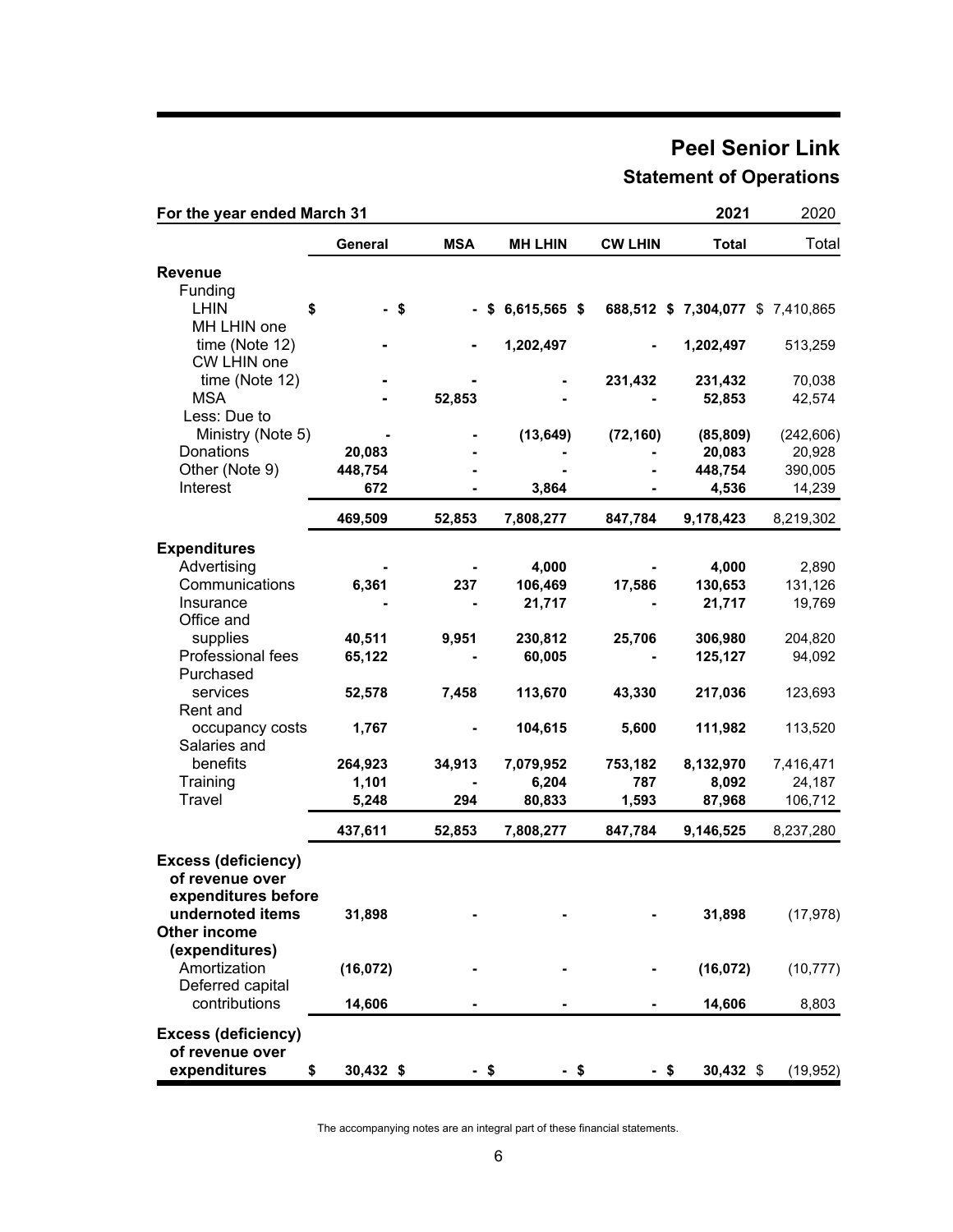## **Peel Senior Link Statement of Cash Flows**

| For the year ended March 31                                                                                                                                                                                             | 2021                                           | 2020                                                      |
|-------------------------------------------------------------------------------------------------------------------------------------------------------------------------------------------------------------------------|------------------------------------------------|-----------------------------------------------------------|
| Cash provided by (used in)                                                                                                                                                                                              |                                                |                                                           |
| <b>Operating activities</b><br>Excess (deficiency) of revenue over expenditures<br>Adjustments required to reconcile excess (deficiency) of revenue<br>over expenditures with net cash provided by operating activities | \$<br>$30,432$ \$                              | (19, 952)                                                 |
| Amortization of capital assets<br>Amortization of deferred capital contributions                                                                                                                                        | 16,072<br>(14, 606)                            | 10,777<br>(8,803)                                         |
| Changes in non-cash working capital balances<br>Accounts receivable<br>Prepaid expenses and deposits<br>Accounts payable and accrued liabilities<br>Deferred revenue<br>Due to Ministry                                 | 13,060<br>662<br>69,470<br>(34, 402)<br>85,809 | (24,064)<br>(6, 823)<br>(25, 426)<br>25,213<br>(444, 740) |
|                                                                                                                                                                                                                         | 166,497                                        | (493, 818)                                                |
| <b>Investing activity</b><br>Purchase of capital assets                                                                                                                                                                 | (78, 021)                                      | (20, 528)                                                 |
| <b>Financing activity</b><br>Deferred capital contributions received                                                                                                                                                    | 61,350                                         | 20,528                                                    |
| Increase (decrease) in cash during the year                                                                                                                                                                             | 149,826                                        | (493, 818)                                                |
| Cash, beginning of year                                                                                                                                                                                                 | 1,063,182                                      | 1,557,000                                                 |
| Cash, end of year                                                                                                                                                                                                       | \$<br>1,213,008                                | \$<br>1,063,182                                           |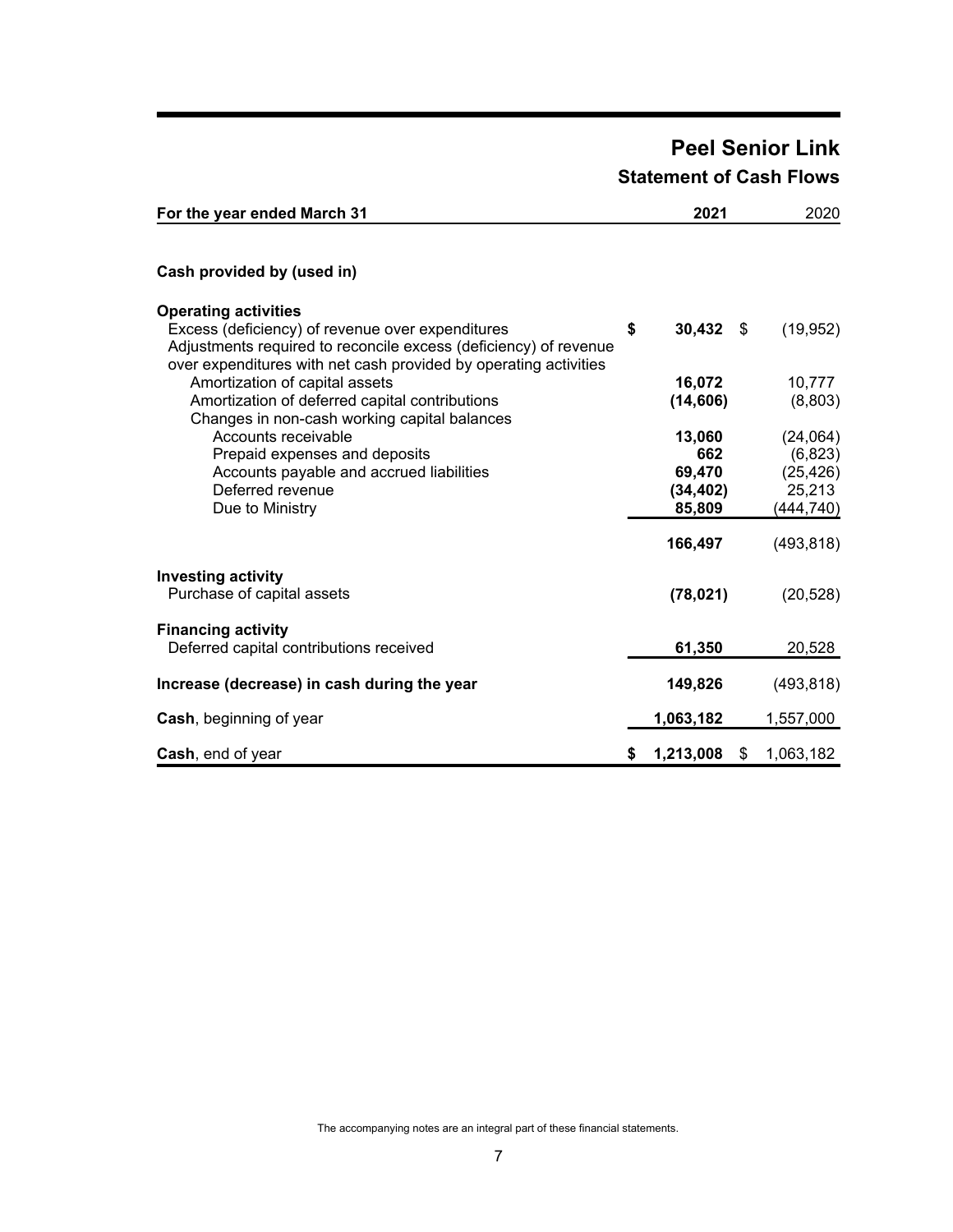## **March 31, 2021**

#### **1. Summary of Significant Accounting Policies**

## **Nature of Operations**

Peel Senior Link (the "Organization") is a non-profit organization incorporated without share capital. The Organization was incorporated under the provisions of the Canada Not-for-profit Corporations Act, and effective March 28, 2019, the Organization became incorporated under the Corporations Act (Ontario).

The purpose of Peel Senior Link is to help seniors live at home independently with integrated support and services, and advancing care excellence in the community to help seniors age at home with dignity.

The Organization is a registered charity and, as such, is exempt from income tax and may issue income tax receipts to donors.

#### **Revenue Recognition**

The Organization follows the deferral method of accounting for revenue, whereby restricted sources of revenue are recognized as revenue in the year in which the related expenses are incurred. Unrestricted sources of revenue, such as donations, are recognized as revenue when received or receivable, if the amount to be received can be reasonably estimated and collection is reasonably assured.

Government grants and subsidies are recognized as revenue in the period in which the related expenses are incurred.

#### **Capital Assets**

Capital assets are recorded at cost less accumulated amortization. Amortization is provided on a diminishing balance basis based on the useful lives of assets as follows:

| $\sim$ | 30%                |
|--------|--------------------|
| $\sim$ | <b>20%</b>         |
| $\sim$ | 20%                |
|        | over term of lease |
|        |                    |

#### **Deferred Revenue**

Deferred revenue relates to restricted funds received in advance for expenses to be incurred in the following fiscal year.

#### **Funds Invested in Capital Assets**

Funds invested in capital assets represents funds provided for the acquisition and financing of capital assets. The financing of funds invested in capital assets is transferred from operations on an annual basis. All amortization of capital assets and of deferred capital contributions is charged to this fund.

#### **Contingency Fund**

The Board of Directors has established a contingency fund to allow for extraordinary and unanticipated general contingencies incidental to the operations of Peel Senior Link.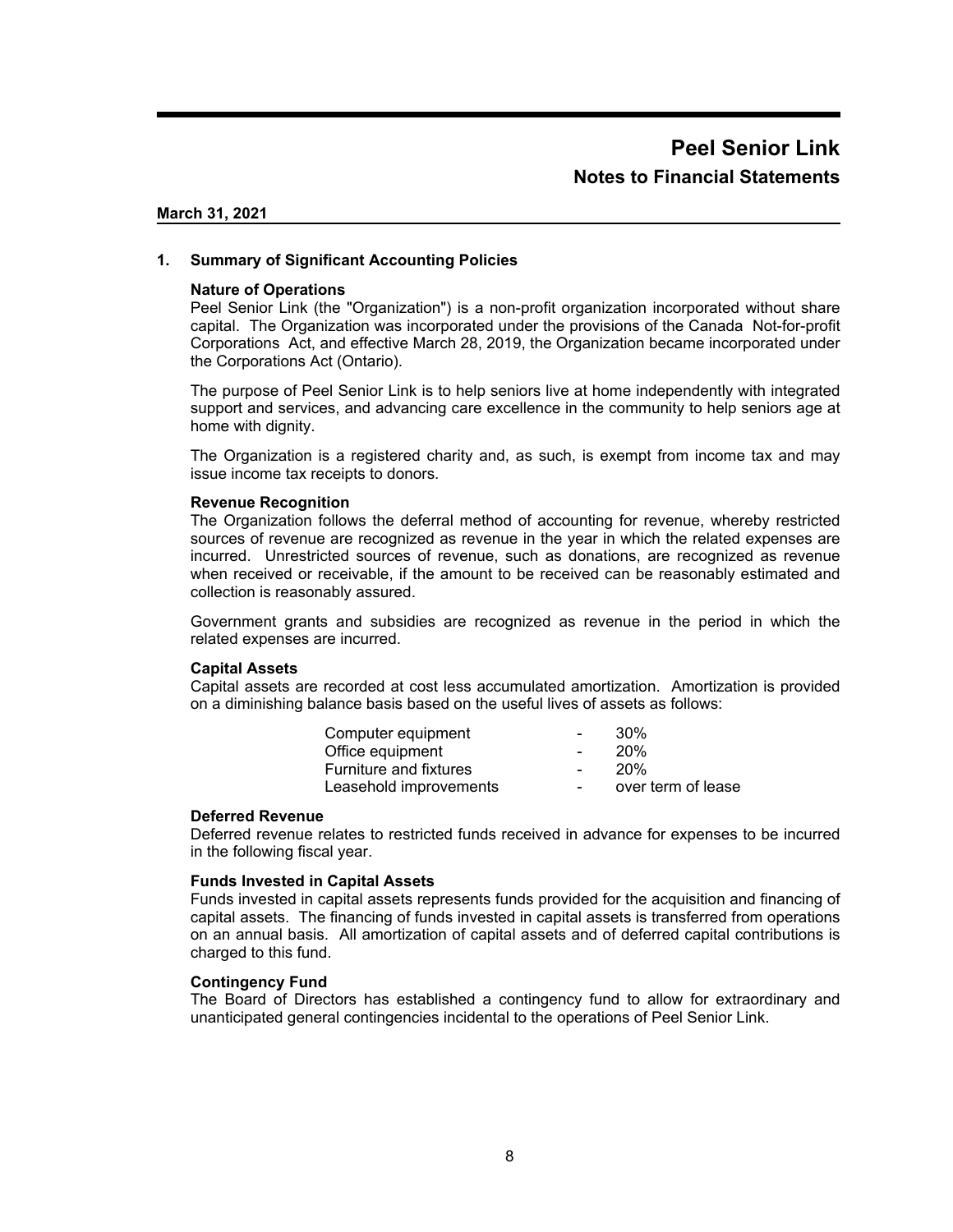## **March 31, 2021**

## **1. Summary of Significant Accounting Policies** (continued)

#### **Contributed Materials and Services**

Contributed materials and services which are used in the normal course of the Organization's operations and would otherwise have been purchased are recorded at their fair value at the date of contribution if fair value can be reasonably estimated. There were no contributed materials and services in the current or prior year.

#### **Use of Estimates**

The preparation of financial statements in accordance with Canadian accounting standards for not-for-profit organizations requires management to make estimates that affect the reported amounts of assets and liabilities and the reported amounts of revenues and expenditures for the reporting periods. Actual results could differ from management's best estimates as additional information becomes available in the future.

#### **Financial Instruments**

Financial instruments are recorded at fair value when acquired or issued. In subsequent periods, financial instruments are reported at cost or amortized cost less impairment, if applicable. Financial assets are tested for impairment when changes in circumstances indicate the asset could be impaired. Transaction costs on the acquisition, sale or issue of financial instruments are charged to the financial instrument.

#### **2. Capital Assets**

|                                                                                            |                                             | 2021                                        |   |                                       |    | 2020                                  |
|--------------------------------------------------------------------------------------------|---------------------------------------------|---------------------------------------------|---|---------------------------------------|----|---------------------------------------|
|                                                                                            | Cost                                        | <b>Accumulated</b><br>Amortization          |   | Cost                                  |    | Accumulated<br>Amortization           |
| Computer equipment<br>Office equipment<br>Furniture and fixtures<br>Leasehold improvements | \$<br>157,353<br>20,585<br>81,946<br>81,622 | \$<br>130,352<br>18,077<br>31,078<br>64.221 | S | 146,003<br>20,585<br>32,676<br>64,221 | \$ | 121,728<br>17,450<br>30,679<br>57,799 |
|                                                                                            | 341,506                                     | \$<br>243,728                               | S | 263,485                               | S  | 227,656                               |
| Net book value                                                                             |                                             | \$<br>97,778                                |   |                                       | \$ | 35,829                                |

Included in furniture and fixtures is \$49,270 (2020 - \$Nil) and in leasehold improvements is \$17,402 (2020 - \$Nil) of capital assets that were not in use and therefore have not been amortized for the year.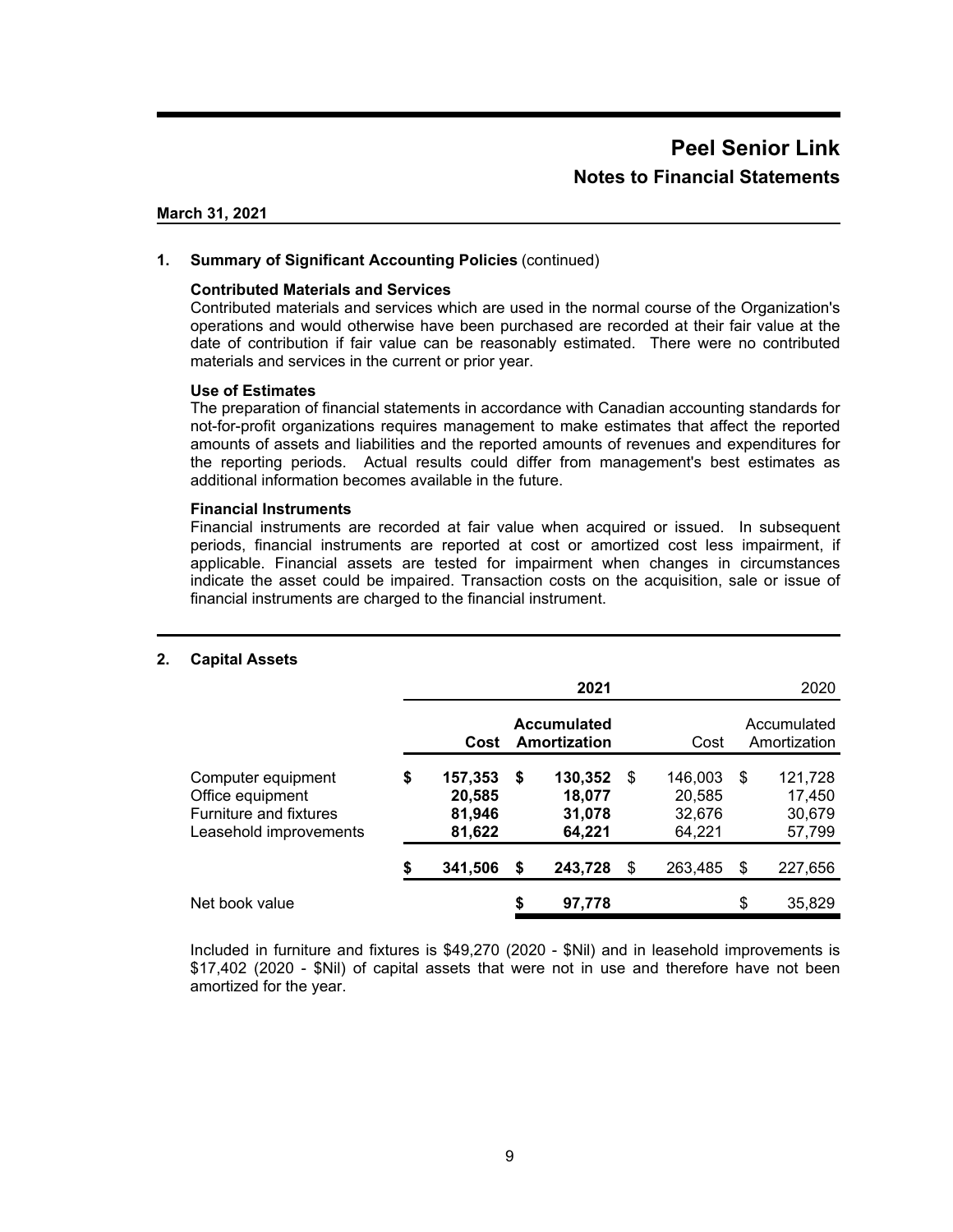## **Peel Senior Link Notes to Financial Statements**

## **March 31, 2021**

## **3. Accounts Payable and Accrued Liabilities**

Included in accounts payable and accrued liabilities is \$80,354 (2020 - \$63,458) in government withholding taxes.

## **4. Deferred Revenue**

Deferred revenue consists of the following:

|                                                             | 2021                  | 2020             |
|-------------------------------------------------------------|-----------------------|------------------|
| Deferred revenue - Region of Peel<br>Deferred revenue - MSA | $32,650$ \$<br>27.024 | 83,923<br>10.153 |
|                                                             | $59,674$ \$           | 94.076           |

## **5. Due to Ministry**

|                                                                                     | 2021                                  | 2020                   |
|-------------------------------------------------------------------------------------|---------------------------------------|------------------------|
| Due to Ministry 2017-2018<br>Due to Ministry 2019-2020<br>Due to Ministry 2020-2021 | <b>73.477 \$</b><br>242.606<br>85,809 | 73.477<br>242.606<br>- |
| Balance, end of year                                                                | 401.892                               | 316,083                |

#### **6. Deferred Capital Contributions**

|                                                                                                                |   | 2021                          | 2020                        |
|----------------------------------------------------------------------------------------------------------------|---|-------------------------------|-----------------------------|
| Balance, beginning of year<br>Capital contributions received<br>Amortization of deferred capital contributions | S | 29,827<br>61,350<br>(14, 606) | 18,102<br>20,528<br>(8,803) |
| Balance, end of year                                                                                           | S | 76.571                        | 29,827                      |

## **7. Funding**

The Organization is dependent upon the Mississauga Halton Local Health Integration Network (MH LHIN) as well as the Central West Local Health Integration Network (CW LHIN) for the majority of its funding. In recognition of this risk, the Organization identified the diversification of funding sources through strategic and annual business plans as a risk mitigation strategy.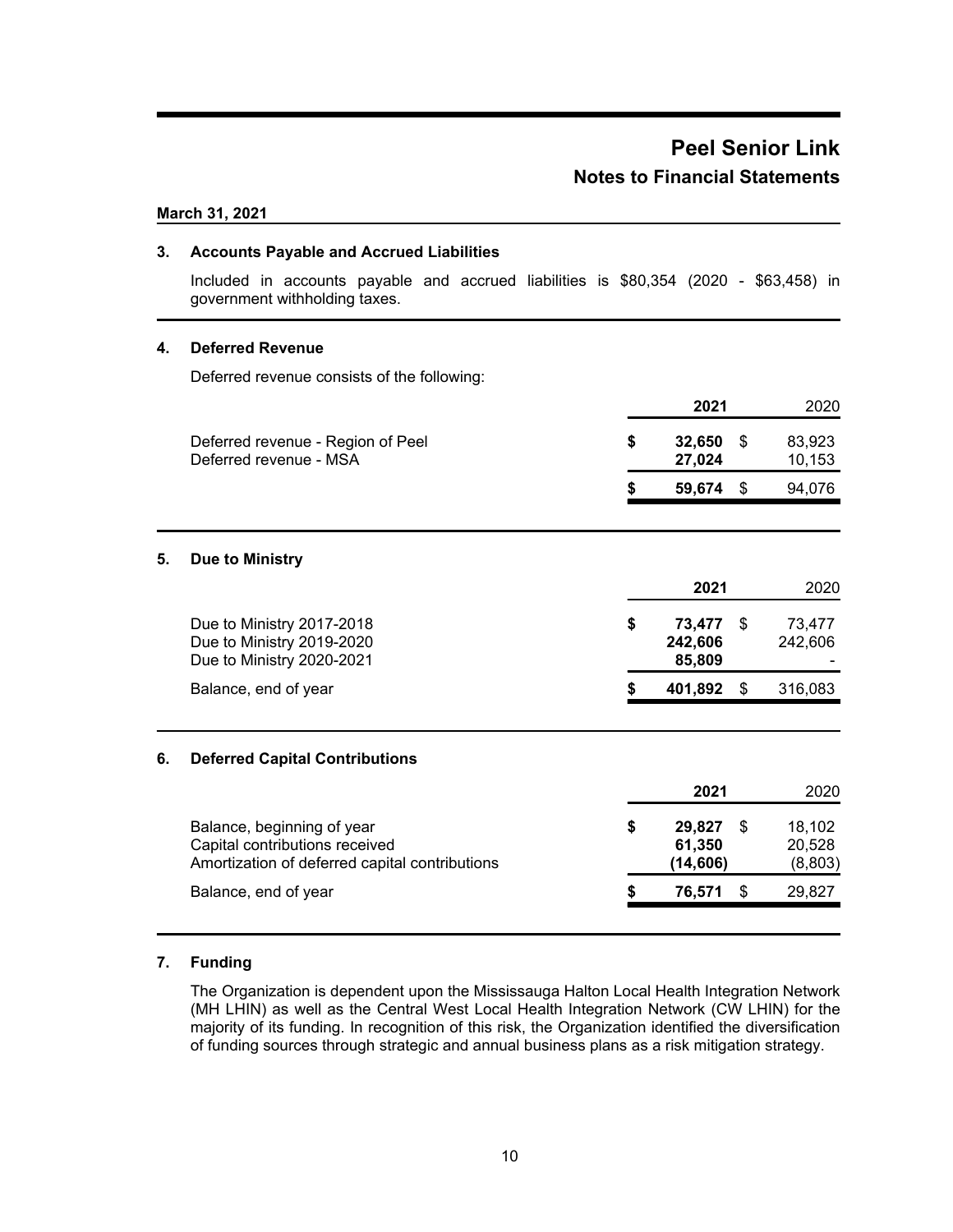## **Peel Senior Link Notes to Financial Statements**

## **March 31, 2021**

## **8. Line of Credit**

The Organization has a line of credit of \$50,000 available for its use, that bears interest at prime plus 2.3% (2020 - prime plus 2.3%), and is secured by book debts. No amounts have been drawn on the line of credit.

## **9. Other Revenue and Grants 2021** 2020 Other Revenue **General 8 18,283** Other Grants Bathing Program **192,270**<br>Integrated Seniors Team Program **192,288**<br>**218,281** 192,288 **Integrated Seniors Team Program** Region of Peel **190,727** 147,164 **\$ 448,754** \$ 390,005

## **10. Commitments**

The Organization has operating lease commitments for equipment, software maintenance, and premises. Future minimum annual payments over the next two years are as follows:

| 2022<br>2023 | S | 183,485<br>37,698 |
|--------------|---|-------------------|
|              |   | \$221,183         |

## **11. Financial Instrument Risk**

#### Credit risk

Credit risk is the risk that one party to a financial instrument will cause a financial loss for the other party by failing to discharge an obligation. The Organization is exposed to credit risk arising from its accounts receivable. This risk has not changed from the prior year.